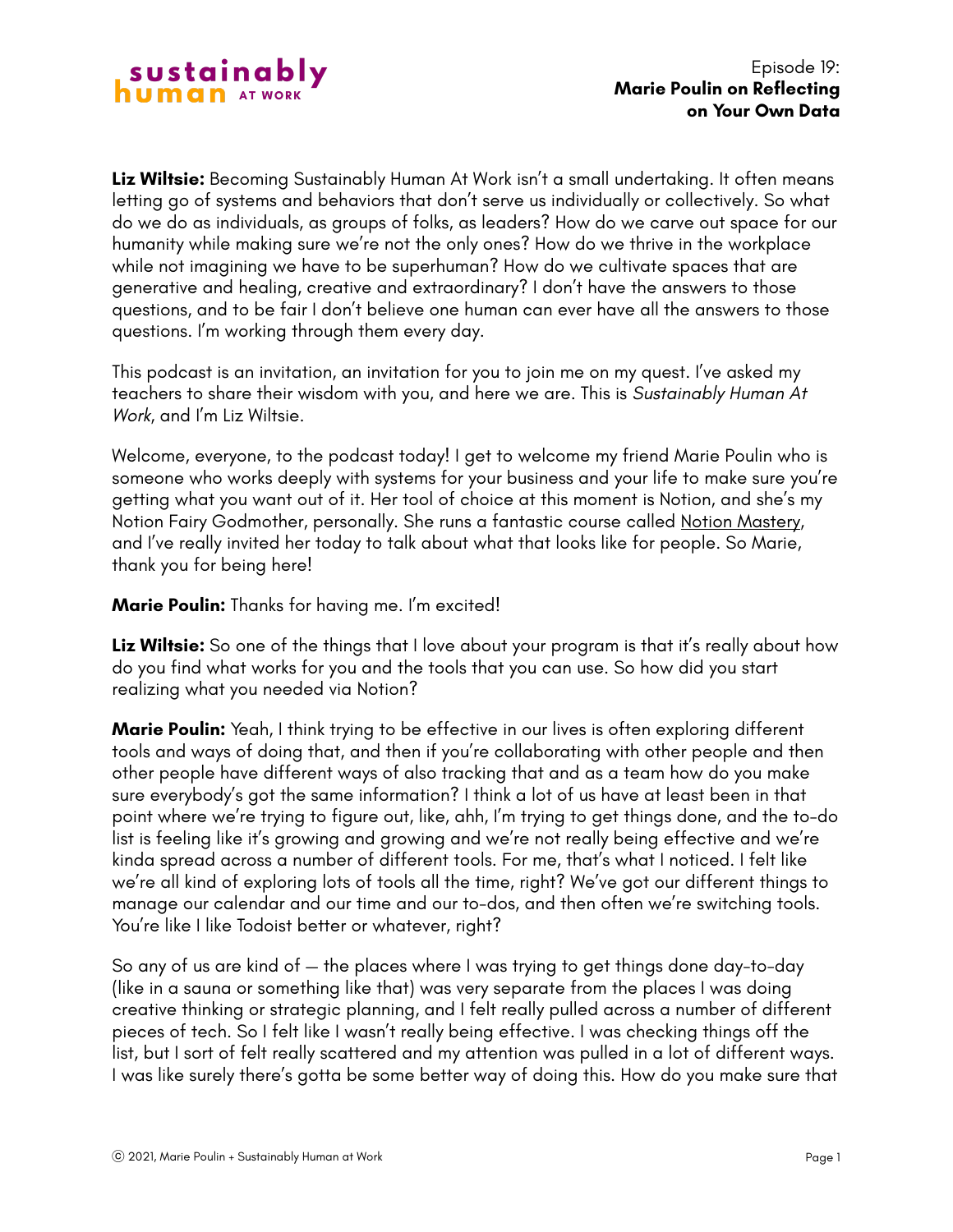

your day-to-day actions are really moving you toward your longterm legacy work, body of work stuff.

For me, when I discovered Notion, I was so excited to have this place that I could have a mix of the really messy thinking and the stuff that's — strategic planning is messy. It's not so linear — and a place where I could also track that day-to-day. For me, Notion was that creative tool that kind of helped me start to pull those things together. It felt like it just calmed my brain. I was like, "Oh, I'm not a total scattered mess." I just hadn't found a tool that reflected the way it felt like my brain worked.

**Liz Wiltsie:** Yeah, and one of the stories that you've told in the past is — so Marie's got a journal that — she actually does sell her Notion journal setup which I will link to you as well, and it is deep and exciting. But in it, there's a place for three words about your day. You've told a story about that shifting for you and some of your work. Can you tell us about that?

**Marie Poulin:** Yeah. So I've been keeping a daily journal, which I was never able to do before Notion. I think that's part of the reason I get so excited about the tool is it's allowed me to just get more visibility into what do my days look like? When am I feeling in flow? How happy am I? How effective am I? What does it all mean, right? A lot of existential tracking, basically, that happens inside my journal. But it's really fun! I just think these tools have the potential to be used well if we use them with intention.

So I was just paying attention to — I would give every day three words that kind of describe how I feel, and I was noticing in my, you know, weekly agenda, my daily journal "overwhelmed," "overwhelmed." I kept noticing key words that kept popping up, and at some point as I was doing these weekly reviews, I'm looking at how I felt about my day and I was continuing to notice overwhelm was the word that kept popping up a ton. I was like this is silly. I run my own business. I decide how I spend my time, so what is happening here that I'm continuing to make choices and to add projects onto my list that contribute to that overwhelm.

I think Notion was that first tool for me that kinda had way more visibility into how, "Hey Marie, if you're saying you feel overwhelmed and yet you just added three new projects to your board this week, what are you doing there and why?" So it really forced me to look at how much work in progress I had, and a lot of us, I think, have a ton of projects in progress that we don't really realize they're a project because they're just kind of things we've committed to but haven't really all put in one place. And so, when you have a space to actually look at every single project you've said yes to — anything with, you know, more than one step or more than one task is a project. Well, we have a lot of those that I think we don't always name, and put down on paper or whatever it is.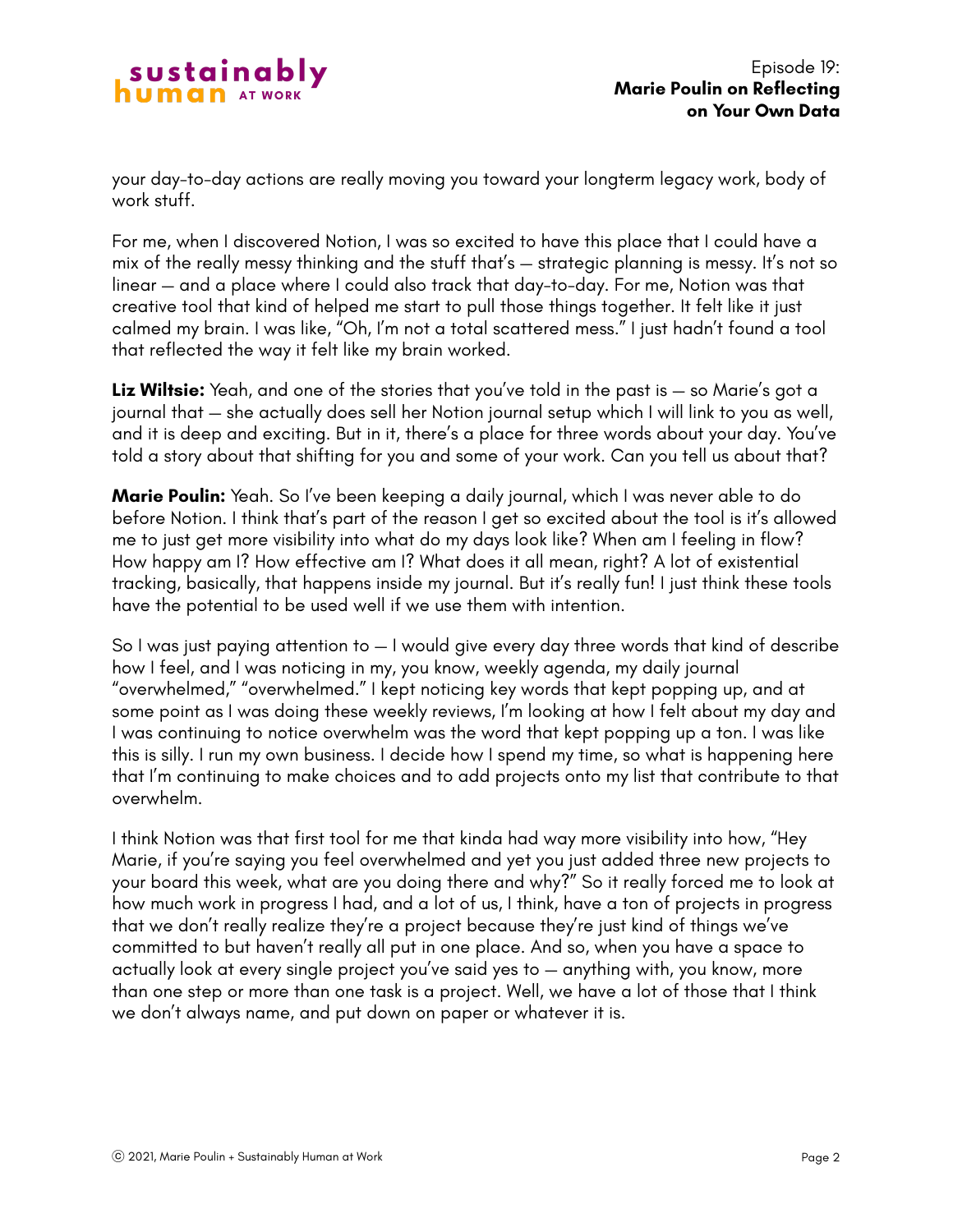I was like oh, I am continuing to overcommit over and over again because things kind of get lost in the ether. And so, this was a tool that was like, "Hey now, don't add another thing until you've addressed the thing that's causing you this overwhelm." So for me, it felt like a tool that I was really starting to see the real picture of what I was committing to and what I put on my plate. So I was like oh, now I can, hopefully, start to make some better decisions about that.

**Liz Wiltsie:** Yeah. Well, and that feels like a thing that people — you know, if you use Notion, you can wire it into a journal. If you don't use Notion, you can write it in a journal. You can write it in an actual journal.

**Marie Poulin:** Absolutely. It's like it doesn't matter what tool you're using but be conscious about it.

**Liz Wiltsie:** And three words, right? It's not I'm gonna track my heartbeat across the whole day and I'm gonna do whatever. It's like what are the three words at the end of the day. That's it.

**Marie Poulin:** Take a pulse. How are you feeling, right? Something in the morning, something in the afternoon, in the evening — just what were three words that kind of encapsulate how you felt about the day. I do track flow. Flow is a thing that's really important to me. If I want to optimize my business for — the more time I'm spending in flow in a way that's really aligned with the work I should be doing, that's ultimately what I want. That I'm playing to my strengths, that I'm doing work that has impact, that I feel really good and happy about what I'm doing and the impact that I'm having. And so, if I'm not paying attention to that, you know, I think it's just easy to get caught up in those urgent tasks and things that just kind of pop up.

So flow is a thing that I track. Am I in the zone? Am I aligned? Is this what I want to be doing? If not, well, what decisions need to change? What things am I putting on my plate and why am I doing that and yeah, maybe some things need to change to start accommodating for how you want to feel at the end of the week. Burnt to a crisp is not one of those things that I want to keep feeling over and over again, right?

**Liz Wiltsie:** [Laughs]. Yeah, I say run over by a truck. Same idea!

**Marie Poulin:** Yeah, same idea! Yeah. [Laughs]. Burnt to a crisp and then run over by a truck. That's kind of what — [laughs].

**Liz Wiltsie:** [Laughs]. Yes, yes, and I think, you know, there's a lot of discussion when someone works for someone else of, like, how much control they have, but I think there're a lot more ways you can push back. But what you said in terms of I run my own business. I make my own schedule. Why do I feel burnt to a crisp and run over by a truck at the end,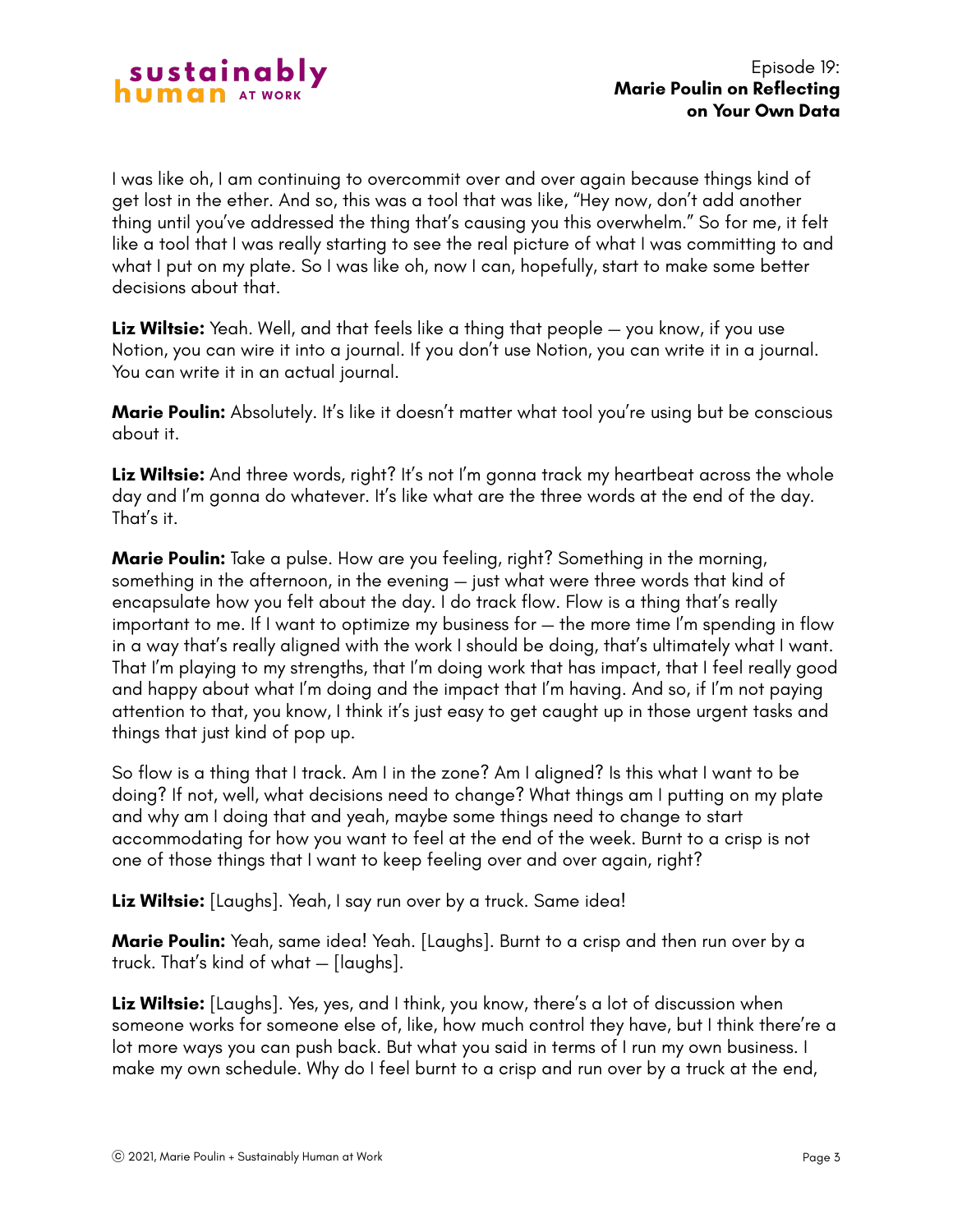

right? I can do that for someone else. I can do that for someone else and not have the risk I have in my life.

**Marie Poulin:** Yeah, I think we can be quilty of just – because it's our own business and we just work 10x harder, and maybe because we love what we do, we just work 10x harder. It's like ah, there's — we have to put our own limits around that because we've previously had someone else put those limits on. Okay, if you're working nine to five or whatever your hours look like, but to have to put that in place for yourself — and I think we forget there're so many activities that we do as an entrepreneur that aren't billable or you don't maybe see the results of for five years, potentially, like marketing activities. So we don't really factor that into our pricing, and so we overcommit because we're like oh, I gotta get that thing done. That's the stuff that pays the bills, but these other things — so I think it can be hard to put those boundaries on our own work for sure.

I'm guilty of that too, right? It's like, "Oh, but I love my work and so it's not really work." You know, it's work on the weekend. So I think we all can be guilty of that, and especially in a pandemic world it's that feeling of being tired and oh, I wasn't really effective today so I guess I'll just try and do it tonight. It can be really hard to know when work stops, right, and put those containers and boundaries around things.

**Liz Wiltsie:** Yeah. So Marie, my other question that I like to ask folks in what are you grappling with?

**Marie Poulin:** Currently, the big grapple for me is I feel like there is some bigger legacy work emerging that is fuzzy, and I don't know what it looks like, and it might be a framework, it might be a book, but it's looking at how pulling principles of permaculture and applying them to business design and giving that shape. I'm figuring out what that looks like.

Liz Wiltsie: So I learned the term [permaculture](https://en.wikipedia.org/wiki/Permaculture) from you. So explain to people who don't know what permaculture is what permaculture is.

**Marie Poulin:** Yeah, it's like a toolkit, framework for designing systems that support humans and thinking longterm like designing for sustainability. Yeah, it's closed-loop systems. It's designing for collective wellbeing, planetary wellbeing, personal wellbeing. That might involve designing systems in nature, but it also might be designing how do we think about how we approach the design of our own communities. So it can mean a lot of different things. It's sort of a bigger concept that I think is not just about designing effective gardens, but it's designing effective human systems.

Learning about it, I think you can't help but think about how that influences business, how we think about the design of communities. I think a lot of things are just the way they are. We haven't really considered the thoughtful design that should have happened underneath it. Why didn't we think about these things longterm and what the impact of that was gonna